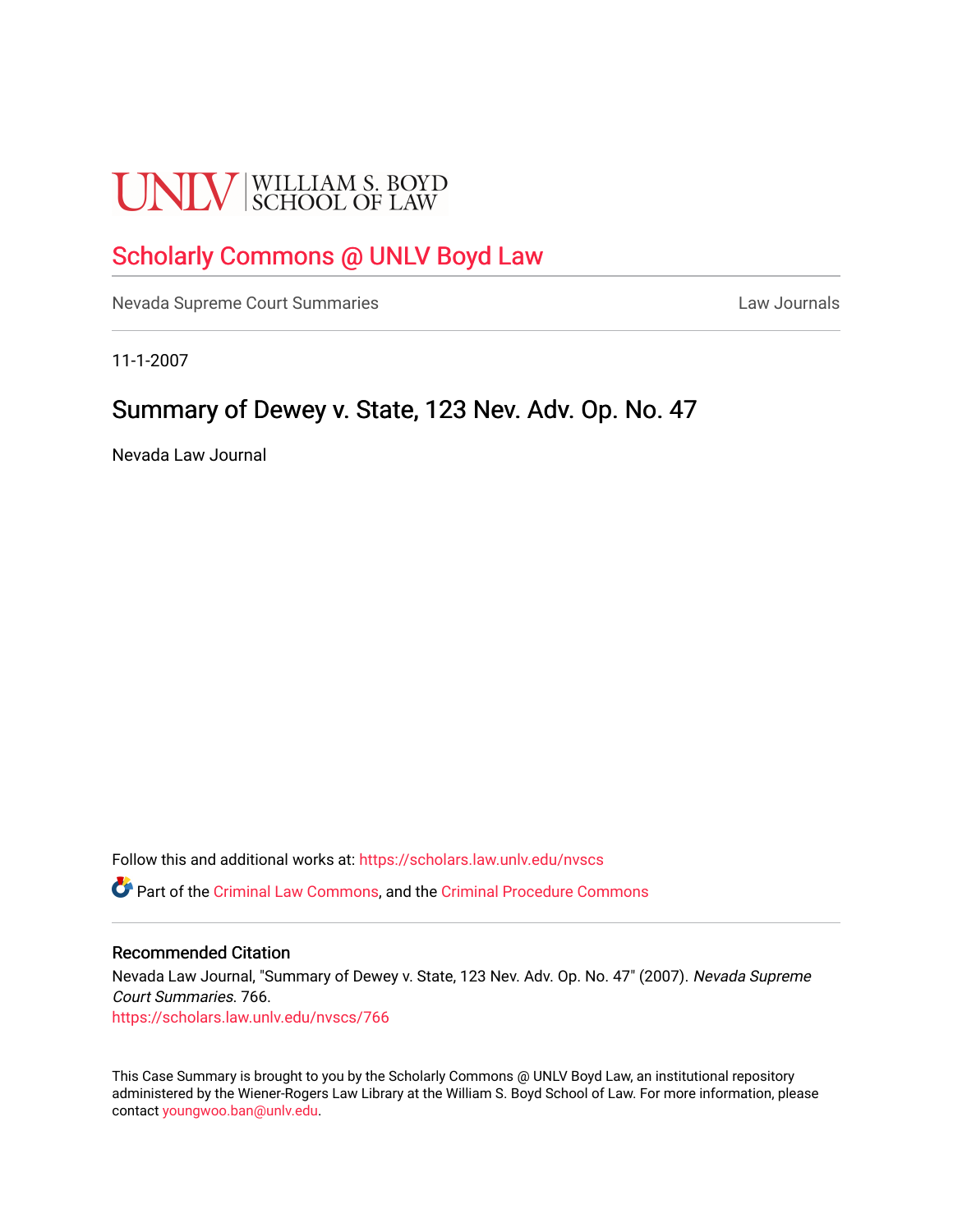## *Dewey v. State***, 123 Nev. Adv. Op. No. 47 (2007).[1](#page-1-0)**

## **Criminal Law – Miranda Rights**

#### **Summary**

Appeal from a jury conviction of second degree murder with a deadly weapon, from the Fourth Juridical District Court, District of Nevada.

#### **Disposition/Outcome**

Affirmed. To invoke the right to counsel under *Miranda*, a suspect must make a "clear, unequivocal, and unambiguous request for an attorney."<sup>[2](#page-1-1)</sup> Choosing to remain silent is not the equivalent of a request for counsel. When a suspect has chosen to remain silent, police can resume questioning a suspect after they have "scrupulously honored" the suspect's exercise of their right to terminate questioning, and have reissued *Miranda* rights prior to reinitiating questioning.

#### **Factual and Procedural History**

On the morning of September 12, 2004, Shelli Rose Dewey placed a 911 call, answered by Elko Police. In the call Dewey told operators that her husband, Steven, had been stabbed. Dewey also told operators that she did not know who stabbed her husband.

Once on the scene, police noted that Dewey appeared intoxicated and slightly unintelligible. She reiterated that her husband had been stabbed, and police unsuccessfully searched the area for the weapon. There were several witnesses on scene. They told the police that Dewey and Steven had been drinking, had created a disturbance earlier in the night, and had been asked to leave by the bartender. Thirty minutes after being asked to leave, a witness reported that they had been arguing in the parking lot. A different witness reported a loud argument and hysterical crying. That witness saw Dewey draped over Steven saying, "Please don't die! Please don't die on me!"[3](#page-1-2)

Dewey was taken to the Elko Police State for an interview after Steven's death. The police told Dewey that the interview was going to be recorded, and Detective Larry Kidd advised Dewey of her *Miranda* rights. Dewey was given a card with the *Miranda* rights on it, she then read the card and initialed line by line.

During the interview, Detective Kidd informed Dewey that she could stop the interview at any time, even if she chose not to have a lawyer present. *Miranda* rights were again read to Dewey, and Dewey confirmed that she understood her rights. Dewey asked if she was a suspect,

 $\overline{a}$ 

<span id="page-1-0"></span><sup>&</sup>lt;sup>1</sup> By Emily Reed.

<span id="page-1-1"></span><sup>2</sup> Dewey v. State, 123 Nev. Adv. Op. 47, 2 (2007).

<span id="page-1-2"></span><sup>3</sup> *Id*. at 3.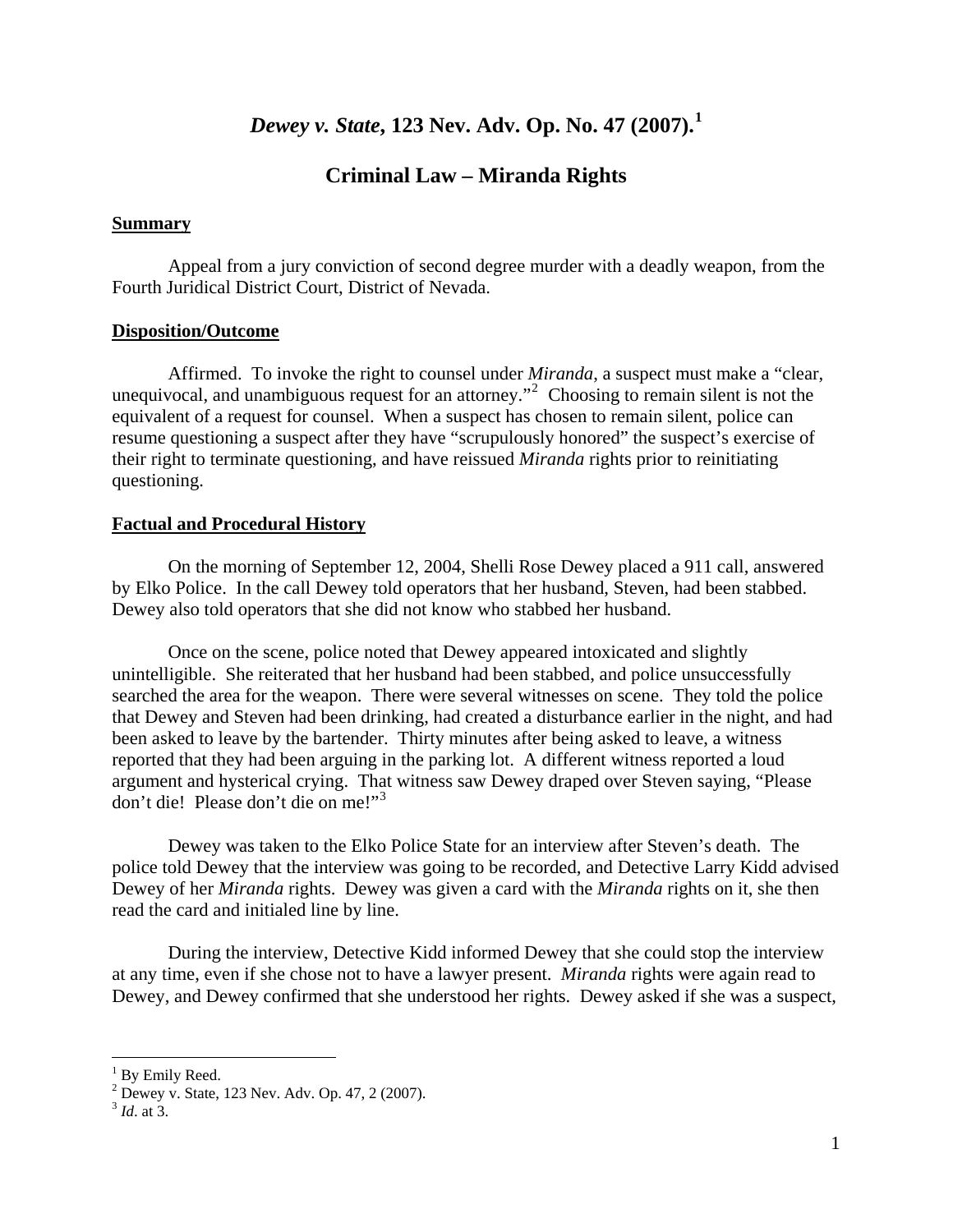and Detective Kidd confirmed that she was. At that point Dewey told Detective Kidd that she did not want to speak to anyone. The interview ended, and Dewey was arrested.

Two hours later, Officer Connie Bauers initiated a discussion with Dewey. Officer Bauers had Dewey reread her *Miranda* rights and had Dewey sign a waiver form. Dewey was advised that she was free to end the interview at any time. During this interview Dewey admitted to hitting Steven with a knife in her hand. She stated that she had intended to punch Steven but had hit him with the knife instead. Dewey also told the police where the knife might be, and the police found the knife in this location.

The next day police tried to interview Dewey again and she invoked her right to counsel and the interview did not take place. Dewey was charged with murder with the use of a deadly weapon. Dewey filed a motion to suppress, and the district court found that Dewey had not clearly invoked her right to counsel during her first interview. She was convicted at a jury trial of second-degree murder with a deadly weapon. She appealed on the grounds that the inculpatory statements made during the second interview were in violation of her constitutional rights and should have been suppressed.

#### **Discussion**

In this appeal, the Nevada Supreme Court considers whether the incupatory statements Dewey made "should have been suppressed on one or more of three grounds: (1) her statements were obtained in violation of her Fifth and Sixth Amendment rights under the United States Constitution, (2) her statements were obtained in violation of her Fifth Amendment right to remain silent, and  $(3)$  her statements were involuntary.<sup> $,4$  $,4$ </sup>

#### **Right to counsel**

In *Fellers v. United States* the United States Supreme Court held "[t]he Sixth Amendment right to counsel is triggered "'at or after the time that judicial proceedings have been initiated'" either "'by way or formal charge, preliminary hearing, indictment information, or arraignment."<sup>[5](#page-2-1)</sup> The Nevada Supreme Court held that Dewey's Sixth Amendment right to counsel was not an issue because at the time of the first interview, judicial proceedings had not been initiated against Dewey. Therefore, Dewey's argument that she was deprived of her Sixth Amendment rights is without merit.

Under the Fifth Amendment, Dewey did have a right to counsel to protect herself from compulsory self-incrimination. However, a suspect under *Miranda* must exercise the right to remain silent or make an unambiguous and unequivocal request of an attorney. This request must be "some statement that can reasonably be construed to be an expression of a desire for the assistance of an attorney."[6](#page-2-2) There must be an affirmative request; simply remaining silent is not enough. Further, "a limited invocation of the right to counsel does not prohibit all further

1

<span id="page-2-1"></span><span id="page-2-0"></span><sup>4</sup> *Id*. at 5. 5 *Id*. at 6 (citing Fellers v. United States, 540 U.S. 519, 523 (2004)). 6 *Id*. at 7 (citing McNeil v. Wisconsin, 501 U.S. 171, 178 (1991)).

<span id="page-2-2"></span>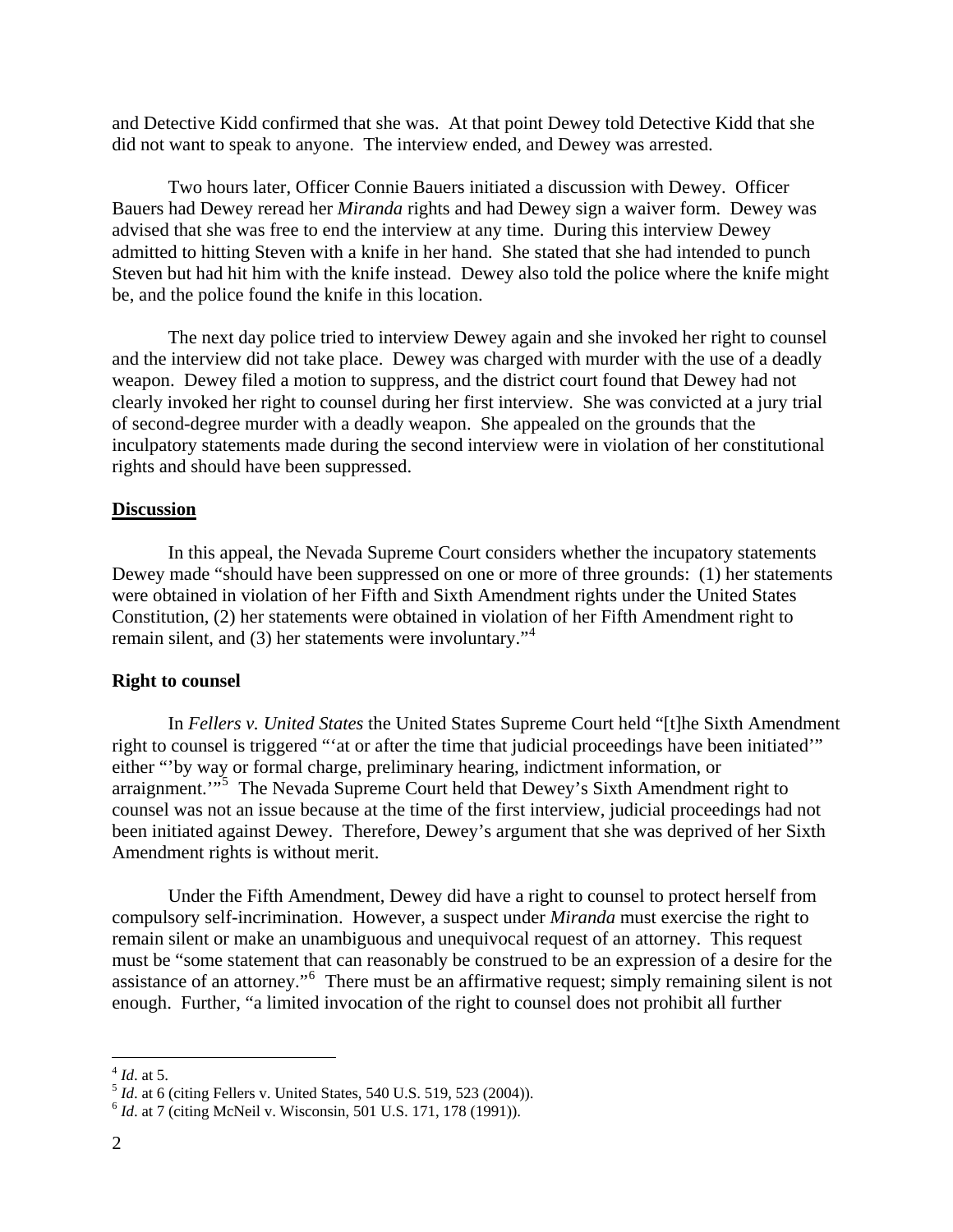interrogation."<sup>[7](#page-3-0)</sup> In this case Dewey invoked her right to remain silent during the first interview, and invoked her right to counsel during the third interview. The Nevada Supreme Court upheld the District Courts findings that Dewy had not made an affirmative, unequivocal, or unambiguous request for counsel at the time she made the inculpatory statements (during the second interview). Therefore the District Court correctly allowed the statements to be heard as evidence.

#### **Right to remain silent**

Depending the *Miranda* rights invoked by a suspect, police may have the right to requestion a witness. If the suspect has requested counsel, under *Miranda*, then the police cannot question the suspect unless there is an attorney present, or the suspect initiates the communication, or conversation. If only the right to remain silent has been invoked, the police are allowed to begin questioning the suspect again. Prior to reinitiating questioning the police must scrupulously honor the suspect's exercise of their right to remain silent and reissue the *Miranda* warning.

The standard for determining if a suspect's right has been scrupulously honored as determined in *Michigan v. Mosley*, is using the totality of the circumstances to determine: (1) whether the police immediately ceased questioning after the suspect invoked the right to remain silent, (2) whether there was a significant period of time prior to resuming questioning, (3) whether new *Miranda* warnings were issued, and (4) whether the police focused on a different crime in the second round of questioning.

In *United States v. Hsu*, the Ninth Circuit Court of Appeals held that "neither the amount of elapsed time nor the identity of subject matter of the interview are of primary importance."<sup>[8](#page-3-1)</sup> The Nevada Supreme Court held that the Ninth Circuits rule is correct, and the factors from *Mosley* should be used as relevant factors for consideration under the *Hsu* rule.

In this case, the police immediately ended the first interview after Dewey invoked her right to remain silent. The next interview occurred approximately two hours later, and Dewey was given new *Miranda* warnings at the start of this second interview. Even though the second interview dealt with the same crime, the Nevada Supreme Court held it was immaterial because of the repeated *Miranda* warnings given to Dewey. The police "scrupulously honored" Dewey's right to remain silent through the immediate cessation of questioning in the first interview, and the repeated *Miranda* warnings. Therefore the Nevada Supreme Court determined the statements were not obtained in violation of Dewey's right to remain silent.

#### **Dewey's statements were voluntary**

 $\overline{a}$ 

The State has the burden of proving that the statements made were voluntary based on a totality of the circumstances. To be voluntary a confession must be "the product of a 'rational intellect and a free will."<sup>[9](#page-3-2)</sup> The criteria to be considered is: "[t]he youth of the accused; his lack

<span id="page-3-1"></span><span id="page-3-0"></span><sup>&</sup>lt;sup>7</sup> *Id.* at 7 (citing Connecticut v. Barrett, 479 U.S. 523, 527-30 (1987)).<br>
<sup>8</sup> *Id.* at 11(citing United States v. Hsu, 852 F.2d 407, 410 (9th Cir. 1988)).<br>
<sup>9</sup> *Id.* at 12 (citing Blackburn v. Alabama, 361 U.S. 199, 2

<span id="page-3-2"></span>